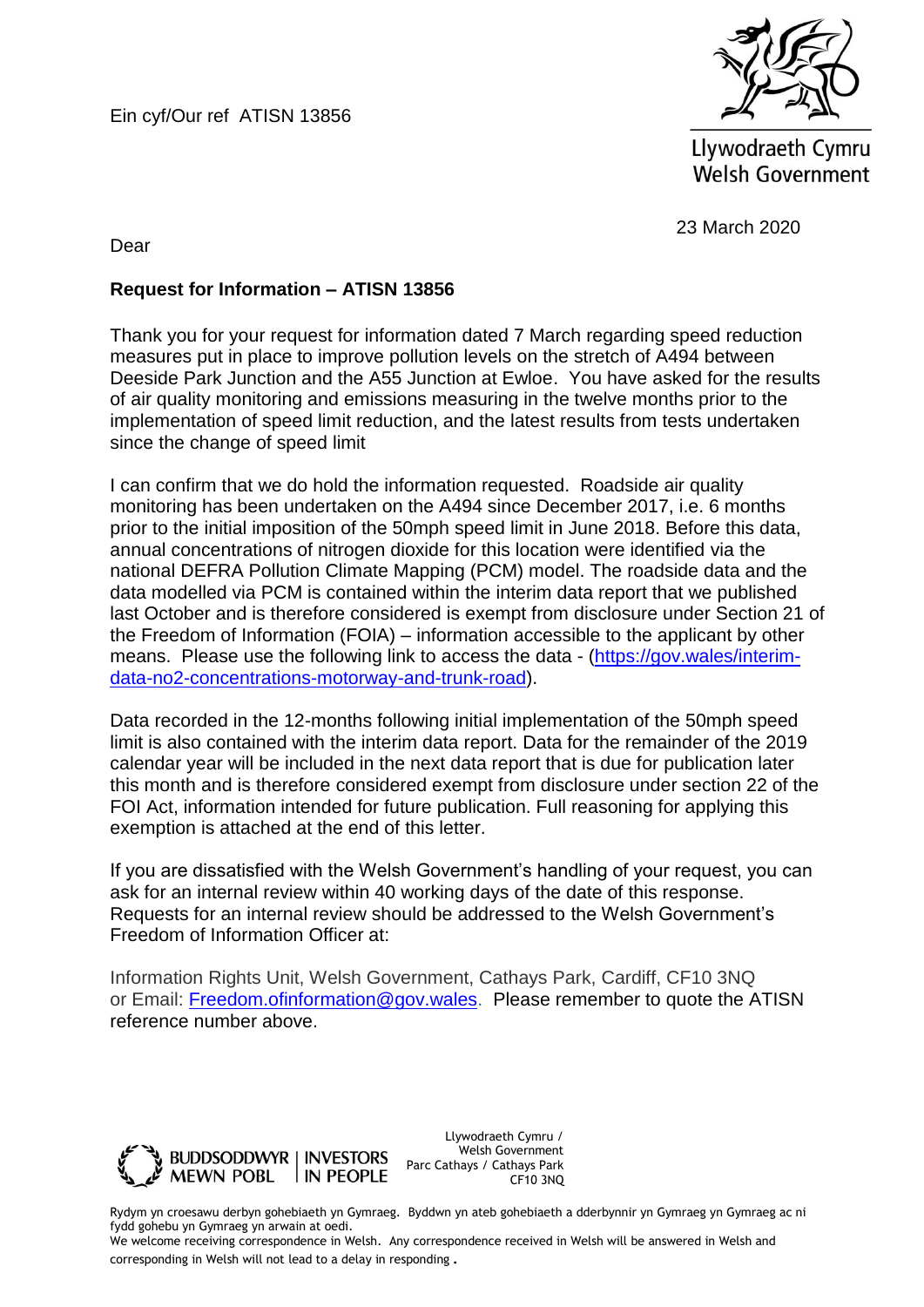You also have the right to complain to the Information Commissioner. The Information Commissioner can be contacted at:

Information Commissioner's Office, Wycliffe House, Water Lane, Wilmslow, Cheshire, SK9 5AF. However, please note that the Commissioner will not normally investigate a complaint until it has been through our own internal review process.

Yours sincerely